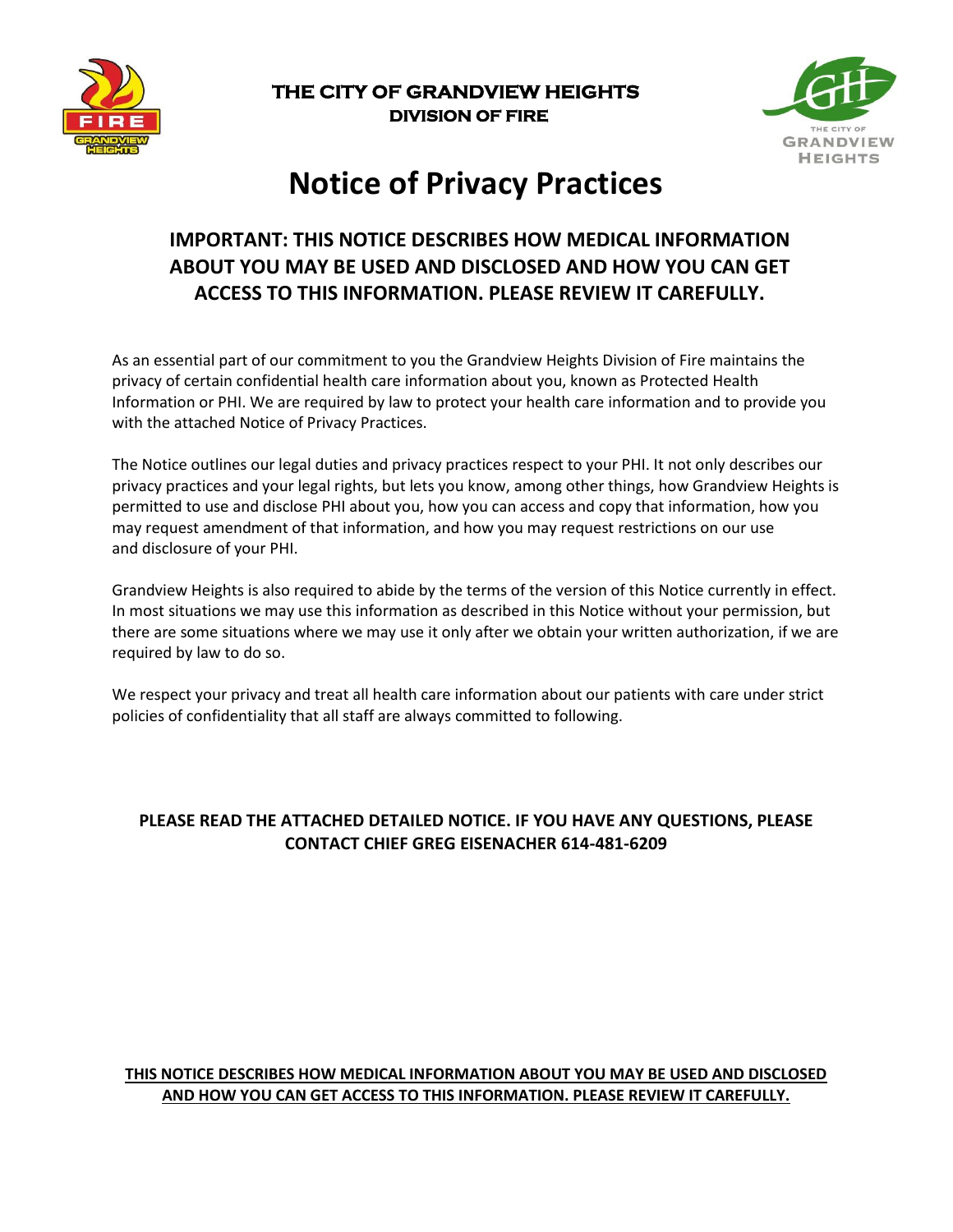*Purpose of this Notice:* Grandview Heights is required by law to maintain the privacy of certain confidential health care information, known as Protected Health Information or PHI, and to provide you with a notice of our legal duties and privacy practices with respect to your PHI. This Notice describes your legal rights, advises you of our privacy practices, and lets you know how Grandview Heights is permitted to use and disclose PHI about you.

Grandview Heights is also required to abide by the terms of the version of this Notice currently in effect. In most situations we may use this information as described in this Notice without your permission, but there are some situations where we may use it only after we obtain your written authorization, if we are required by law to do so.

*Uses and Disclosures of PHI:* Grandview Heights may use PHI for the purposes of treatment, payment, and health care operations, in most cases without your written permission. Examples of our use of your PHI:

For treatment. This includes such things as verbal and written information that we obtain about you and use pertaining to your medical condition and treatment provided to you by us and other medical personnel (including doctors and nurses who give orders to allow us to provide treatment to you). It also includes information we give to other health care personnel to whom we transfer your care and treatment, and includes transfer of PHI via radio or telephone to the hospital or dispatch center as well as providing the hospital with a copy of the written record we create in the course of providing you with treatment and transport.

For payment. This includes any activities we must undertake in order to get reimbursed for the services we provide to you, including such things as organizing your PHI and submitting bills to insurance companies (either directly or through third party billing for the city), management of billed claims for services rendered, medical necessity determinations and reviews, utilization review, and collection of outstanding accounts.

For health care operations. This includes quality assurance activities, licensing, and training programs to ensure that our personnel meet our standards of care and follow established policies and procedures, obtaining legal and financial services, conducting business planning, processing grievances and complaints, creating reports that do not individually identify you for data collection purposes, fundraising, and certain marketing activities.

Fundraising*.* We may contact you when we are in the process of raising funds for Grandview Heights, Division of Fire, or to provide you with information about annual subscription programs.

Reminders for Scheduled Transports and Information on Other Services*.* Although not provided at this time, we may also contact you to provide you with a reminder of any scheduled appointments for nonemergency ambulance and medical transportation, or for other information about alternative services we provide or other health-related benefits and services that may be of interest to you.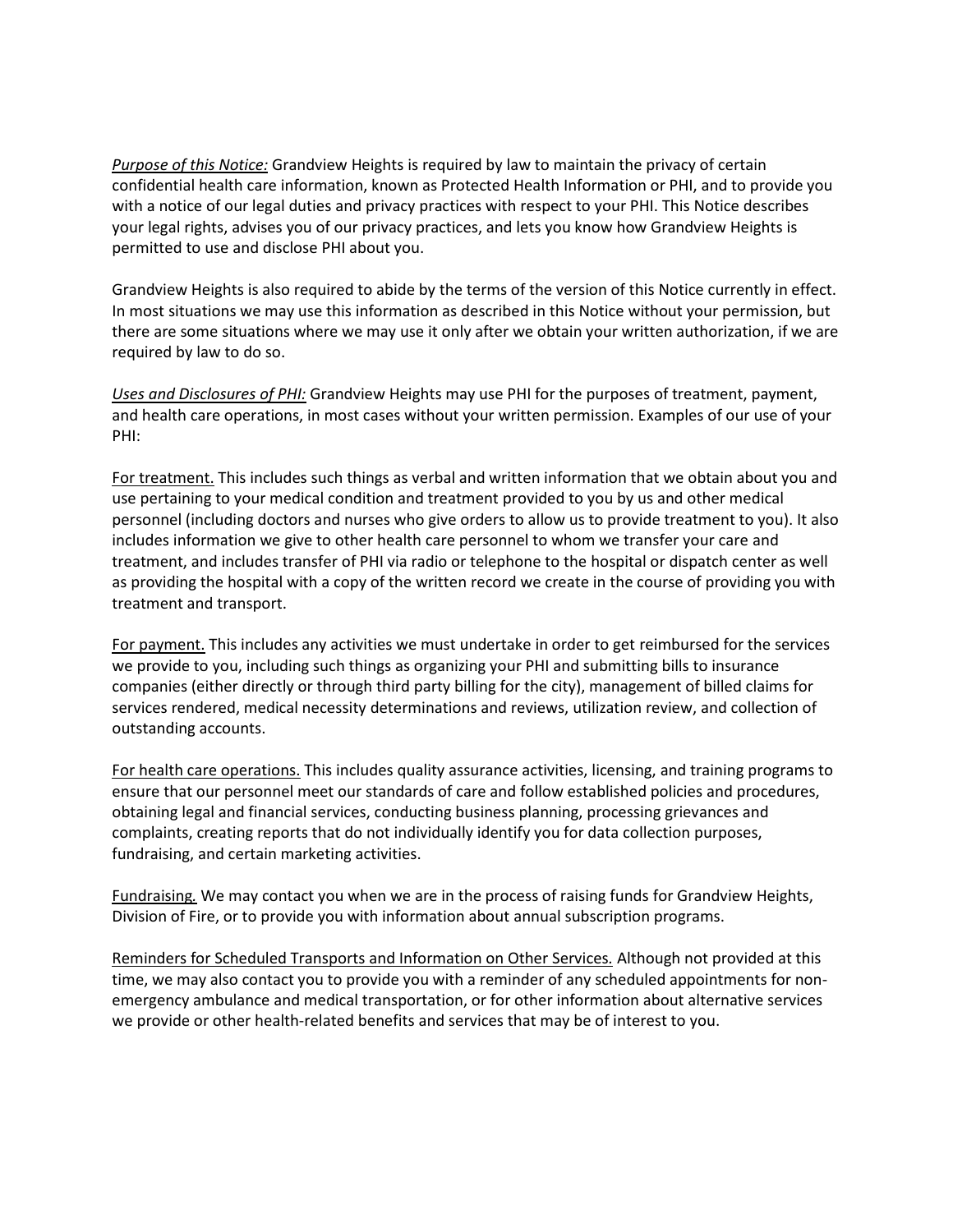## *Use and Disclosure of PHI Without Your Authorization.* **The Grandview Heights Division of Fire is permitted to use PHI** *without* **your written authorization, or opportunity to object in certain situations, including:**

- For Grandview Heights, Division of Fire's use in treating you or in obtaining payment for services provided to you or in other health care operations;
- For the treatment activities of another health care provider;
- To another health care provider or entity for the payment activities of the provider or entity that receives the information (such as your hospital or insurance company);
- To another health care provider (such as the hospital to which you are transported) for the health care operations activities of the entity that receives the information as long as the entity receiving the information has or has had a relationship with you and the PHI pertains to that relationship;
- For health care fraud and abuse detection or for activities related to compliance with the law;
- To a family member, other relative, or close personal friend or other individual involved in your care if we obtain your verbal agreement to do so or if we give you an opportunity to object to such a disclosure and you do not raise an objection. We may also disclose health information to your family, relatives, or friends if we infer from the circumstances that you would not object. For example, we may assume you agree to our disclosure of your personal health information to your spouse when your spouse has called the ambulance for you. In situations where you are not capable of objecting (because you are not present or due to your incapacity or medical emergency), we may, in our professional judgment, determine that a disclosure to your family member, relative, or friend is in your best interest. In that situation, we will disclose only health information relevant to that person's involvement in your care. For example, we may inform the person who accompanied you in the ambulance that you have certain symptoms and we may give that person an update on your vital signs and treatment that is being administered by our ambulance crew;
- To a public health authority in certain situations (such as reporting a birth, death or disease as required by law, as part of a public health investigation, to report child or adult abuse or neglect or domestic violence, to report adverse events such as product defects, or to notify a person about exposure to a possible communicable disease as required by law;
- For health oversight activities including audits or government investigations, inspections, disciplinary proceedings, and other administrative or judicial actions undertaken by the government (or their contractors) by law to oversee the health care system;
- For judicial and administrative proceedings as required by a court or administrative order, or in some cases in response to a subpoena or other legal process;
- For law enforcement activities in limited situations, such as when there is a warrant for the request, or when the information is needed to locate a suspect or stop a crime;
- For military, national defense and security and other special government functions;
- To avert a serious threat to the health and safety of a person or the public at large;
- For workers' compensation purposes, and in compliance with workers' compensation laws;
- $\Box$  To coroners, medical examiners, and funeral directors for identifying a deceased person, determining cause of death, or carrying on their duties as authorized by law;
- If you are an organ donor, we may release health information to organizations that handle organ procurement or organ, eye or tissue transplantation or to an organ donation bank, as necessary to facilitate organ donation and transplantation;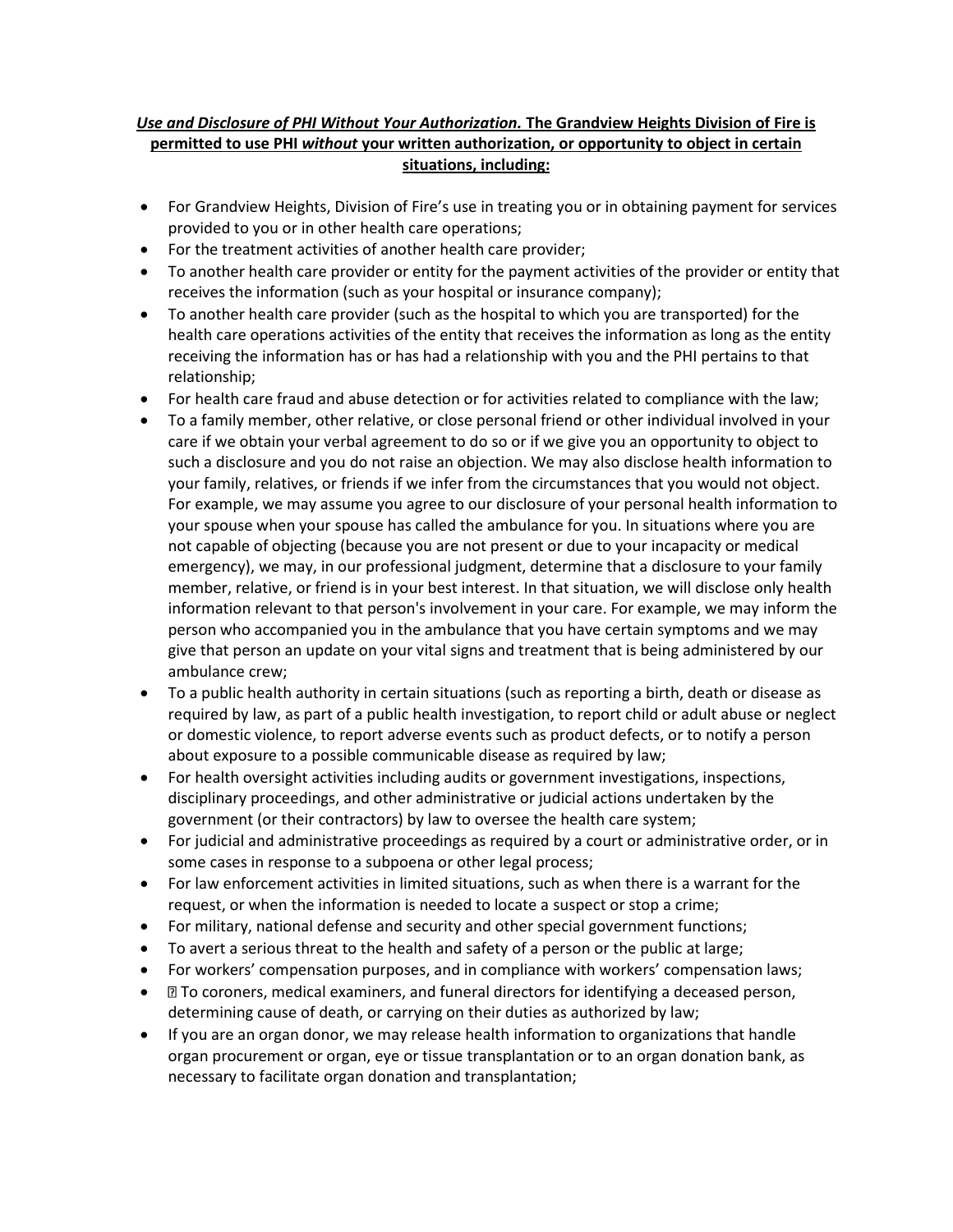- For research projects, but this will be subject to strict oversight and approvals and health information will be released only when there is a minimal risk to your privacy and adequate safeguards are in place in accordance with the law;
- $\Box$  We may use or disclose health information about you in a way that does not personally identify you or reveal who you are.

Any other use or disclosure of PHI, other than those listed above will only be made with your written authorization, (the authorization must specifically identify the information we seek to use or disclose, as well as when and how we seek to use or disclose it). **You may revoke your authorization at any time, in writing, except to the extent that we have already used or disclosed medical information in reliance on that authorization.**

Patient Rights: As a patient, you have a number of rights with respect to the protection of your PHI, including:

The right to access, copy or inspect your PHI. This means you may come to our offices and inspect and copy most of the medical information about you that we maintain. We will normally provide you with access to this information within 30 days of your request. We may also charge you a reasonable fee for you to copy any medical information that you have the right to access. In limited circumstances, we may deny you access to your medical information, and you may appeal certain types of denials.

We have available forms to request access to your PHI and we will provide a written response if we deny you access and let you know your appeal rights. If you wish to inspect and copy your medical information, you should contact the privacy officer listed at the end of this Notice.

The right to amend your PHI. You have the right to ask us to amend written medical information that we may have about you. We will generally amend your information within 60 days of your request and will notify you when we have amended the information. We are permitted by law to deny your request to amend your medical information only in certain circumstances, like when we believe the information you have asked us to amend is correct. If you wish to request that we amend the medical information that we have about you, you should contact the privacy officer listed at the end of this Notice.

The right to request an accounting of our use and disclosure of your PHI. You may request an accounting from us of certain disclosures of your medical information that we have made in the last six years prior to the date of your request. We are not required to give you an accounting of information we have used or disclosed for purposes of treatment, payment or health care operations, or when we share your health information with our business associates, like our billing agent or a medical facility from/to which we have transported you.

We are also not required to give you an accounting of our uses of protected health information for which you have already given us written authorization. If you wish to request an accounting of the medical information about you that we have used or disclosed that is not exempted from the accounting requirement, you should contact the privacy officer listed at the end of this Notice.

The right to request that we restrict the uses and disclosures of your PHI. You have the right to request that we restrict how we use and disclose your medical information that we have about you for treatment, payment or health care operations, or to restrict the information that is provided to family, friends and other individuals involved in your health care. But if you request a restriction and the